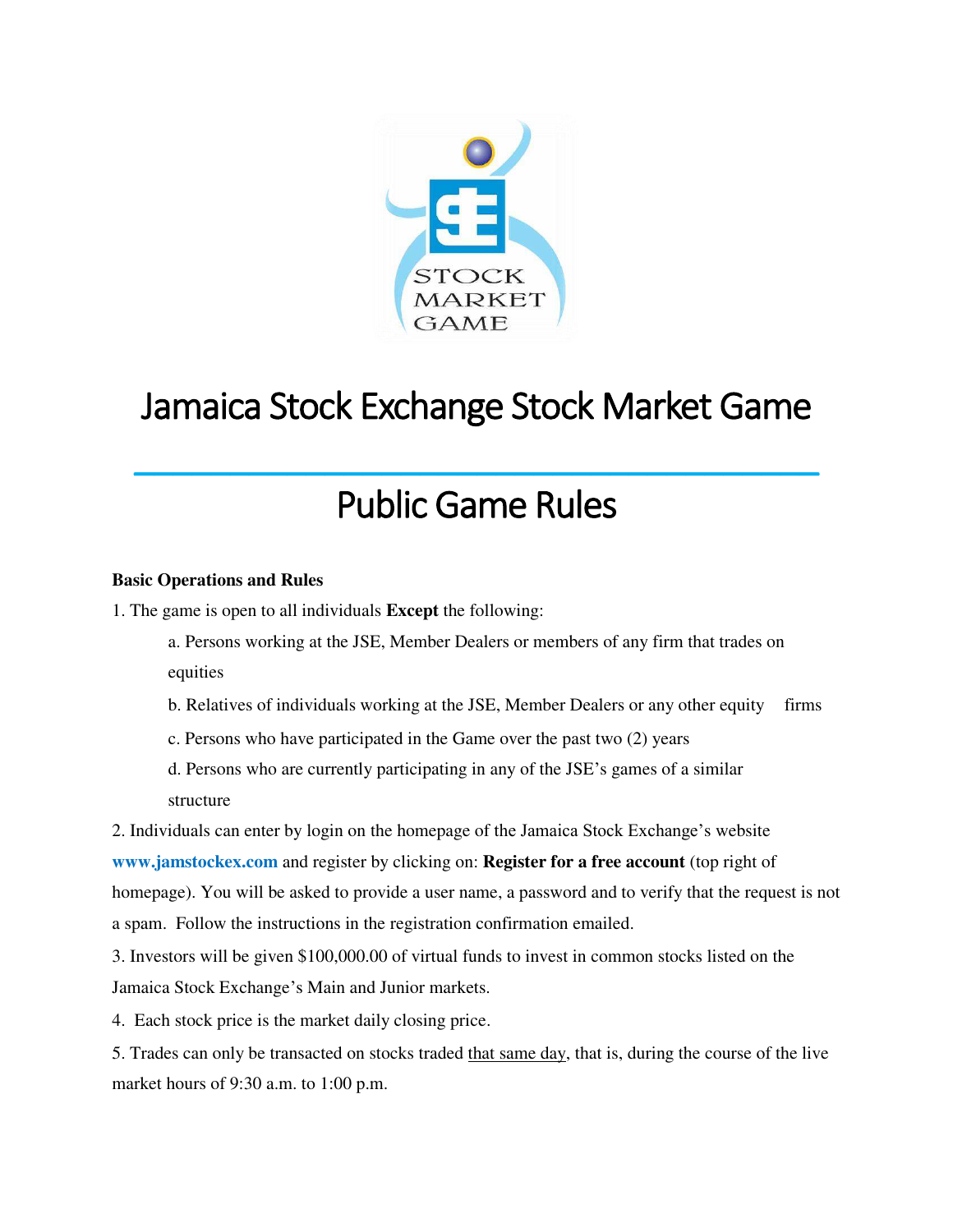6. Portfolio value will be based on the end of day/real market pricing.

7. The JSE's website provides research resource and current market information to help make informed decisions.

8. The Game will provide a summary page showing the ranking of each individual based on portfolio performance and value.

9. Individuals will be able to view portfolio summaries, stock performance, order details and transaction history.

10. It will be the responsibilities of each individual to conduct their own research, but some information is available on the JSE's website on the listed companies.

## **Game and Portfolio Manager Rules**

- 11. The game can be played Monday to Friday 1:30 p.m. 12:00 a.m. (midnight)
- 12. All buy and sell orders must be a minimum of 100 shares.
- 13. Each individual will begin the simulation with \$100,000.00 of virtual funds.
- 14. Game transactions are priced at market daily closing prices.
- 15. There will be no broker fee charged for transactions.
- 16. No Interest is paid on cash balance in the portfolio.
- 17. A record of an individual's portfolio and transactions will be available daily.
- 18. Individuals will not be allowed to reset their portfolio.
- 19. Return on the portfolio will be aligned with Corporate Actions such as bonus, stock, split etc.
- 20. Prices should be in accordance with the Exchange Circuit Breaker rule which stipulates that

should not trade +/- 15% of previous day's closing prices.

21. Only the current day traded share volume will be available for purchase.

22. It is the responsibility of the individuals to learn and abide by all rules.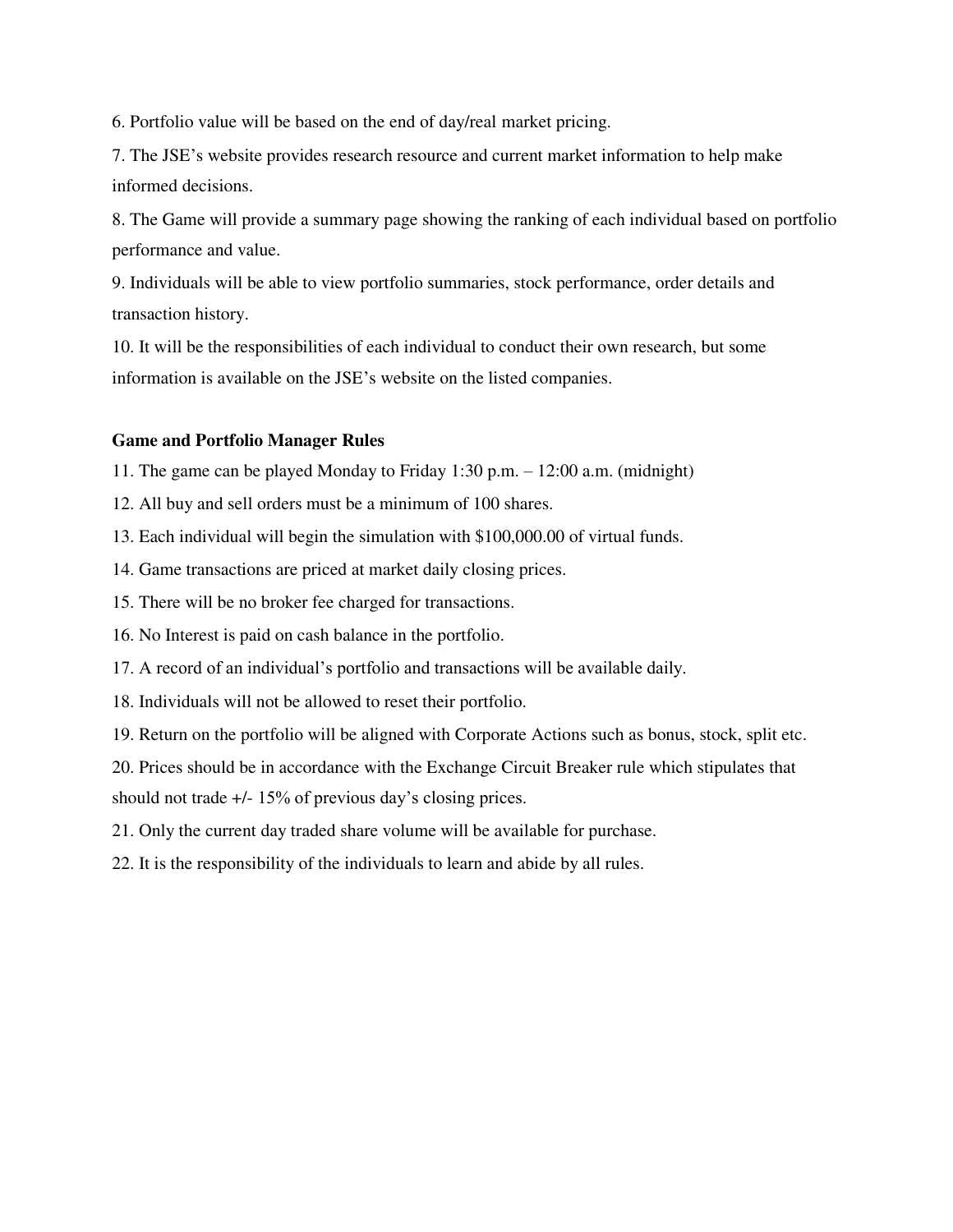23. The top three (3) persons with the highest portfolio value will received prizes.

 a. The person with highest portfolio value will be adjudged 1st place winner and received JA\$100,000.00

b. The person with the second highest portfolio value will be awarded 2nd place and awarded \$75,000

c. The 3rd place will receive \$50,000.00

## **Exposure**

1. Each month the website will feature the standings showing the top ten (10) portfolio with the highest values

2. Quarterly feature will be published on the JSE's website and in the media

#### **Administration of the Stock Market Game**

1. Access to the game is through the JSE's website at http://www.jamstockex.com.

2. Administration and monitoring of the game will be done by selected members of the JSE and will be governed by the rules outlined.

3. User roles are defined to ensure transparency and authorized access. There are two user roles available, Portfolio Manager and Game Entrant.

4. Portfolio details for all participants can be viewed by a game administrator only.

5. Each participant can view/update their own portfolio.

6. 99.9% server uptime is guaranteed by the website hosts. There also are other levels of redundancy employed on the server hardware and network infrastructure.

#### **System Requirements**

#### **1. Internet Access**

To use the JSE Portfolio Manager and Stock Market Game, you must be able to access the internet

## **2. Software**

We recommend you use the latest version of Internet Explorer as your web browser.

You will need JavaScript and cookies enabled to run The Stock Market Game. You can change these settings in the browser's Preferences. You need to unblock pop-ups and will need to install Adobe